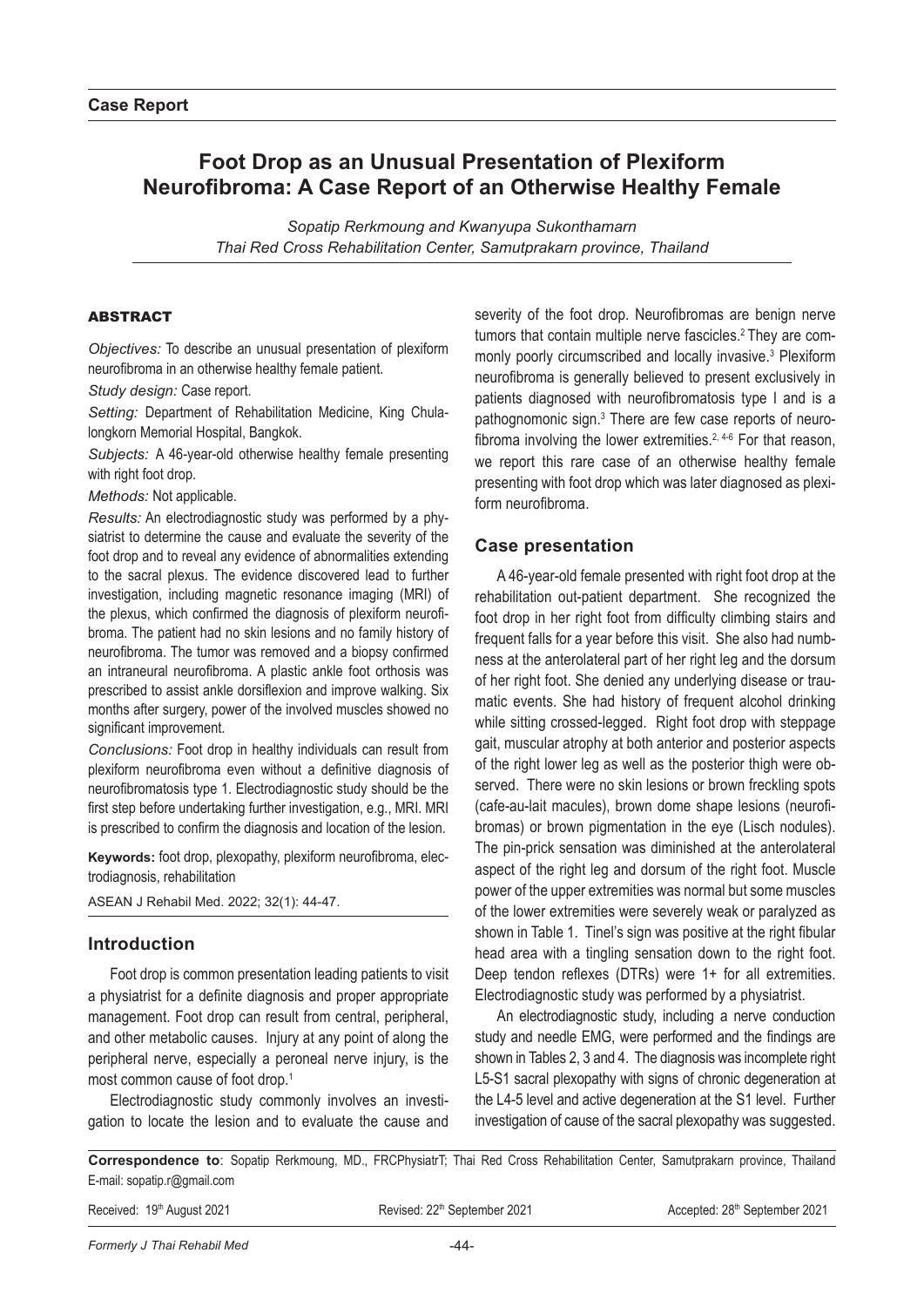**Table 1.** Muscle power of the lower extremities according to the Medical Research Council (MRC) grading

| Muscles | Hip flexors | Hip extensors | Knee flexors | extensors<br>Knee | Hip abductors | dorsiflexors<br>Ankle | Ankle plantar<br>flexors | posterior<br>Tibialis | Peroneus<br>longus | Extensor<br>hallucis<br>longus |
|---------|-------------|---------------|--------------|-------------------|---------------|-----------------------|--------------------------|-----------------------|--------------------|--------------------------------|
| Right   | 5           | ্<br>J        | 5            | 5                 | 5             |                       | 5                        | 5                     |                    |                                |
| _eft    | 5           | 5             | 5            | 5                 | 5             | 5                     | 5                        | 5                     |                    |                                |

**Table 2.** Findings and interpretation of sensory nerve conduction study

| Nerve - site of stimulation                      | Onset latency<br>(ms) | Peak ampli-<br>tude (microV) | Peak-Peak amplitude<br>(microV) | Duration<br>(ms) | <b>Distance</b><br>(cm) | Velocity<br>(m/s) |  |
|--------------------------------------------------|-----------------------|------------------------------|---------------------------------|------------------|-------------------------|-------------------|--|
| Sural nerve - lateral malleolus                  |                       |                              |                                 |                  |                         |                   |  |
| Left                                             | 2.4                   | 18.4                         | 15.7                            | 2.03             | 10                      | 40.9              |  |
| Right                                            | 2.6                   | 9.7                          | 6.6                             | 1.93             | 10                      | 38.4              |  |
| Superficial peroneal                             |                       |                              |                                 |                  |                         |                   |  |
| Left                                             | 2.7                   | 6                            | 5.1                             | 2.45             | 12                      | 44.3              |  |
| Right                                            |                       |                              |                                 |                  |                         |                   |  |
| Saphenous - Ankle                                |                       |                              |                                 |                  |                         |                   |  |
| Left                                             | 2.8                   | 6.1                          | 1.5                             | 1.56             | 12                      | 43.5              |  |
| Right                                            | 2.7                   | 5.1                          | 0.59                            | 1.30             | 11                      | 41.4              |  |
| Interpretation of sensory nerve conduction study |                       |                              |                                 |                  |                         |                   |  |

| Right sural nerve                | Low SNAP amplitude, normal latency and velocity |
|----------------------------------|-------------------------------------------------|
| Right superficial peroneal nerve | No response                                     |
| Right saphenous nerve            | Normal latency, amplitude and velocity          |
| Left sural nerve                 | Normal latency, amplitude and velocity          |
| Left superficial peroneal nerve  | Normal latency, amplitude and velocity          |
| Left saphenous nerve             | Normal latency, amplitude and velocity          |

SNAP, sensory nerve action potential; ms, millisecond, microV, microvolt; cm, centimeter; m/s, meter/second

| Nerve - site                                                                           | Latency (ms)                           | Amplitude (mV)                         | Distance (cm) | Velocity (m/s) |  |  |  |  |
|----------------------------------------------------------------------------------------|----------------------------------------|----------------------------------------|---------------|----------------|--|--|--|--|
| Left Common peroneal nerve - EDB                                                       | 5                                      | 6.2                                    |               |                |  |  |  |  |
|                                                                                        | 12.66                                  | 5.4                                    | 35            | 45.7           |  |  |  |  |
| Right Common peroneal never - EDB                                                      | 7.55                                   | 0.1                                    |               |                |  |  |  |  |
|                                                                                        | 19.74                                  | 0.1                                    | 30            | 24.6           |  |  |  |  |
| Left Tibial nerve - AH                                                                 | 3.54                                   | 21.1                                   |               |                |  |  |  |  |
|                                                                                        | 11.77                                  | 15.1                                   | 38            | 46.2           |  |  |  |  |
| Right Tibial nerve - AH                                                                | 3.96                                   | 19.4                                   |               |                |  |  |  |  |
|                                                                                        | 13.07                                  | 15.4                                   | 36.5          | 40             |  |  |  |  |
| Interpretation of motor nerve conduction study                                         |                                        |                                        |               |                |  |  |  |  |
| Low CMAP amplitude, prolonged latency and slow velocity<br>Right common peroneal nerve |                                        |                                        |               |                |  |  |  |  |
| Right tibial nerve                                                                     | Normal latency, amplitude and velocity |                                        |               |                |  |  |  |  |
| Left common peroneal nerve                                                             |                                        | Normal latency, amplitude and velocity |               |                |  |  |  |  |
| Left tibial nerve                                                                      | Normal latency, amplitude and velocity |                                        |               |                |  |  |  |  |

CMAP, compound muscle action potential; ms, millisecond; mV, millivolt; cm, centimeter; m/s, meter/second; EDB, extensor digitorum brevis muscle; AH, abductor hallucis muscle

When the electrodiagnostic findings suggested plexopathy, the physiatrist requested a magnetic resonance imaging (MRI) of the sacral plexus to identify and locate any lesions of the lumbar and sacral plexus. The MRI showed a 1.1x3.4x4.5 cm ill-defined elongated shape heterogenous enhancing lesion located anteriorly to the right sacral alar and extending into the right sciatic foramen along the right L5 nerve root,

probably a plexiform neurofibroma (Figure 1). In addition, it revealed lumbar spondylosis with degenerative discs and central disc herniations causing stretching of the bilateral L5 traversing nerve roots (predominantly on the left) and an extraforaminal left L5 exiting nerve root. At this stage, a neurosurgeon and a neurologist were consulted to do a workup on neurofibromatosis and treatment of plexiform neurofibromas.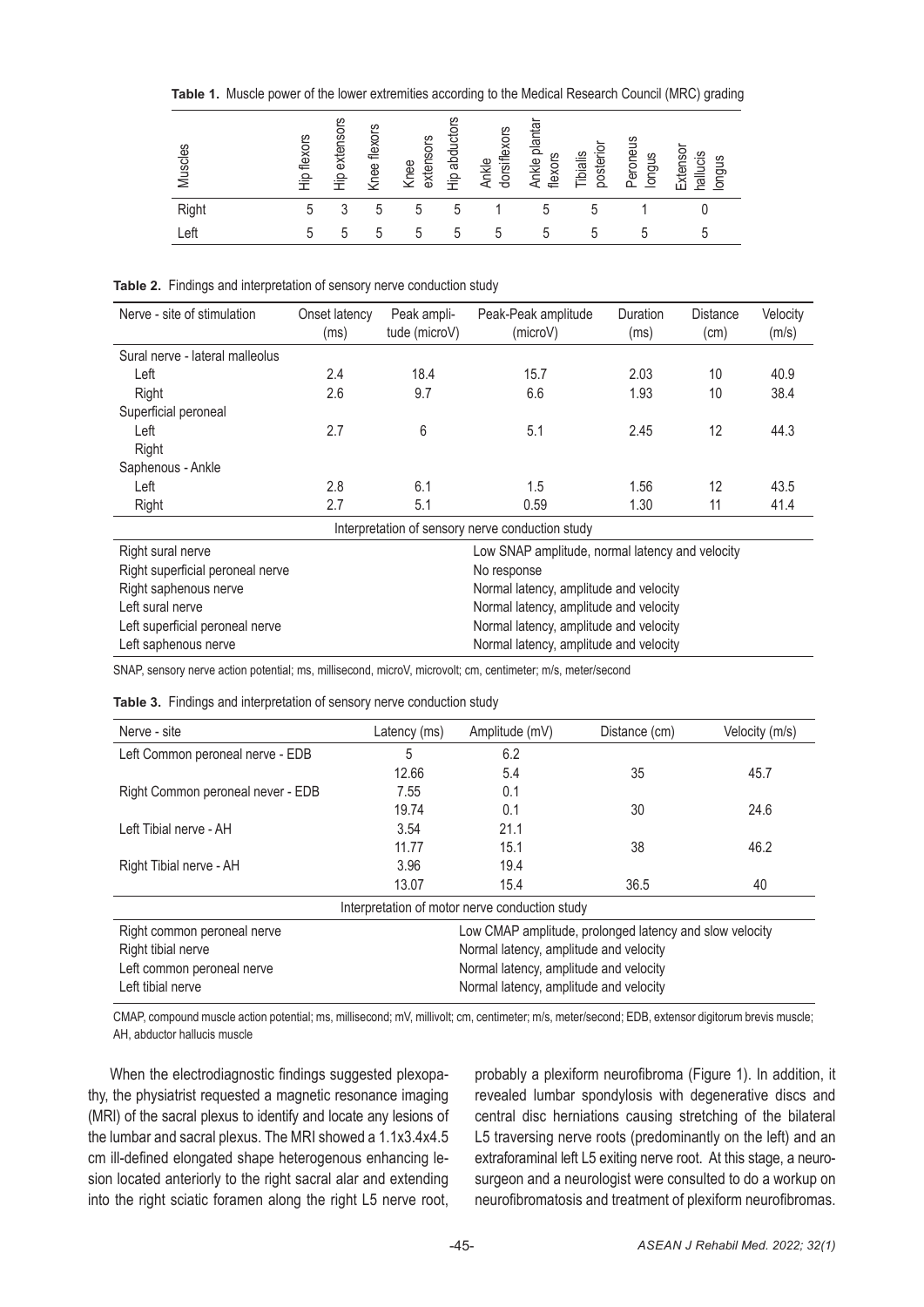#### **Table 4.** Needle EMG summary table

| Muscles of the right lower extremity | Insertional<br>activity | Fib  | <b>PSW</b> | Amp    | Dur    | <b>PPP</b> | Recruitment<br>pattern |
|--------------------------------------|-------------------------|------|------------|--------|--------|------------|------------------------|
| Rectus femoris                       | Normal                  | None | None       | Normal | Large  | Normal     | Normal                 |
| Tibialis anterior                    | Increased               | 2+   | $2+$       | Normal | Normal | Normal     | <b>Discrete</b>        |
| Gastrocnemius (medial head)          | Normal                  | None | None       | Normal | Normal | Normal     | Normal                 |
| Peroneus longus                      | Increased               | 2+   | $2+$       | Normal | Normal | Normal     | <b>Discrete</b>        |
| Tibialis posterior                   | Normal                  | None | None       | Normal | Normal | Normal     | Reduced                |
| Biceps femoris (short head)          | Normal                  | None | None       | Normal | Normal | Normal     | Reduced                |
| Gluteus maximus                      | Increased               | $2+$ | $2+$       | Normal | Normal | $2+$       | Reduced                |
| Lumbar paraspinal muscles (L5-S1)    | Increased               | None | None       | Normal | Normal | Normal     | N/A                    |

Abbreviations: EMG, electromyography; MUAP, motor unit action potential; Fib, fibrillation potential, PSW, positive sharp wave; Amp, amplitude; Dur, Duration; PPP, polyphasic potential; N/A, not applicable

\* Recruitment pattern was not evaluated at paraspinal muscles



Figure 1. Magnetic resonance imagining (MRI) of the sacral plexus. The red arrow points to a mass located anteriorly to the right sacral alar

While waiting for surgery, the physiatrist prescribed an outpatient rehabilitation program which consisted of range of motion and strengthening exercises and electrical stimulation (ES). In addition, the patient was instructed to apply home-use ES at the weak/paralyzed muscles once or twice a day. A plastic ankle foot orthosis was also prescribed so the patient could ambulate comfortably.

The surgery, a transabdominal retroperitoneal approach for tumor removal, was done by a neurosurgeon. Pathology examination of the mass confirmed the diagnosis of intraneural neurofibroma. There were no changes in muscle power after the surgery.

A follow-up MRI at 6 months after surgery revealed no enhanced neurofibroma of the right L5 or other lumbar nerve roots, indicating probable total removal of the tumor; however, There was no neurological improvement after surgery and the patient continued to complained of fatigue after walking long distances.

### **Discussion**

This is a rare case of an otherwise healthy woman presenting with foot drop due to plexiform neurofibroma without a diagnosis of neurofibromatosis type I. Neurofibromatosis type I (NF type I) was first described by Frederich von Recklinghausen in 1882.<sup>7</sup> NF type I is a relatively common neurocutaneous disease with an autosomal-dominant inheritance pattern.4 About 50% of individuals with NF type I have no family history of the disease is, indicating the disease is due to de novo mutations in the 17.q11.2 chromosome. Diagnostic criteria of neurofibromatosis were established by the National Institutes of Health (NIH) Consensus Development Conference on Neurofibromatosis in 1998 and are shown in Table 5. In this case, the patient met only one criterion, a single plexiform neurofibroma, which was not compatible with the NIH criteria for a definitive diagnosis of neurofibromatosis type 1. Plexiform neurofibroma is one of the non-malignant features that can also be found in patients with NF type I.4,7,8